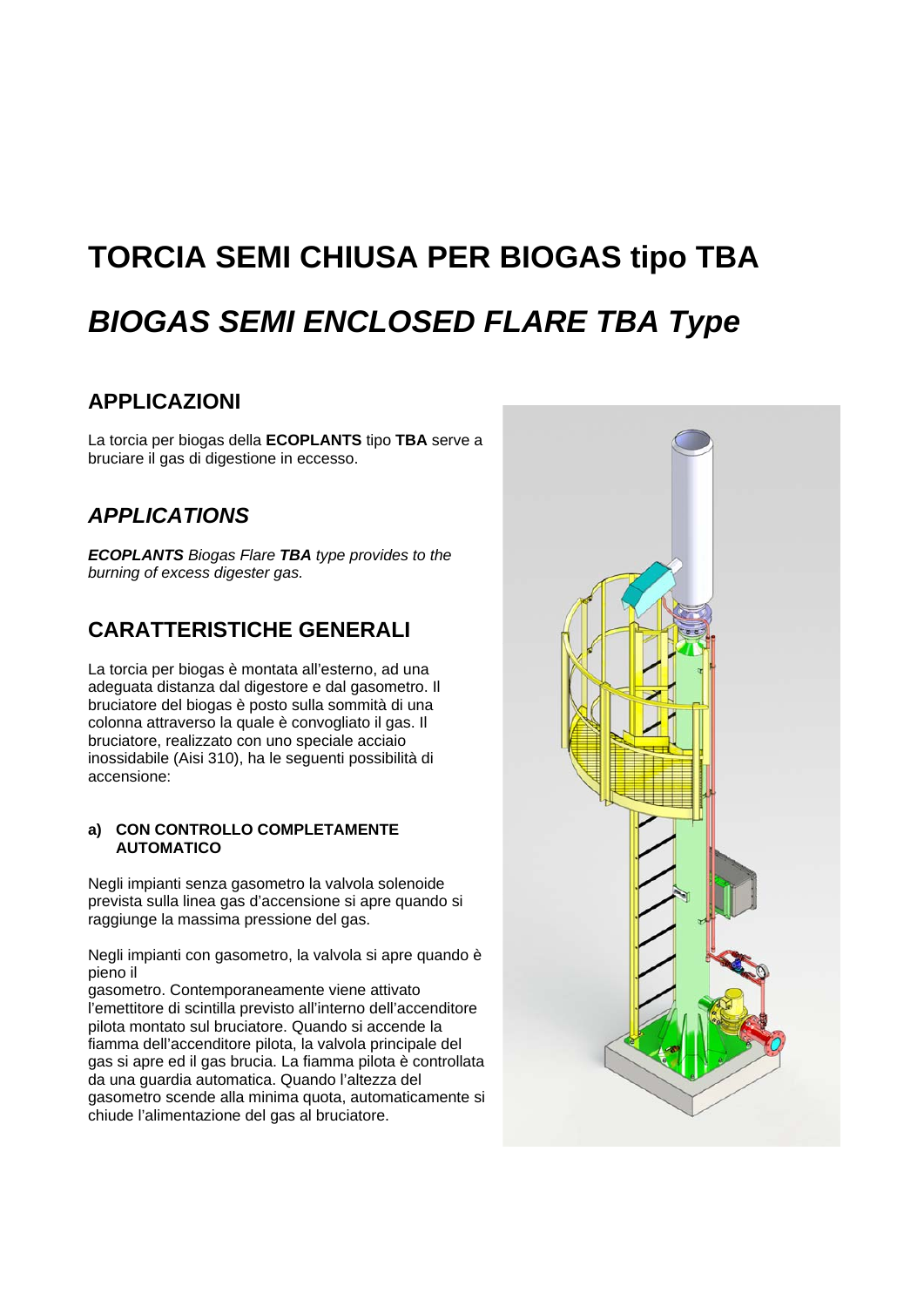## **SPECIFICATION DATA**

#### **b) CON CONTROLLO SEMI-AUTOMATICO**

In questi impianti la fiamma pilota deve bruciare continuamente; è controllata da una guardia automatica della fiamma.

## *GENERAL*

*The Biogas Flare is mounted outside at a suitable distance from the digester and the gas holder. The gas burner is fitted on the top of a column through which the gas is piped. The gas burner is supplied in special stainless steel AISI 310 with the following arrangements for ignition:* 

#### *a) WITH FULLY AUTOMATIC CONTROL*

*In plants without gas holder, the solenoid valve in the ignition gas-line is opened when the maximum gas pressure is reached.* 

*In plants with a gas holder, the valve is opened when the gas container is filled. At the same time the spark emitter within the pilot flame igniter at the gas burner is activated. As soon as the flame is burning in the pilot flame igniter, the main gas valve is opened and the gas is ignited. The pilot flame is controlled by an automatic flame guard. When the gas holder height is reduced to the minimum setting, the gas feed to the burner is automatically closed.* 

#### *b) WITH SEMI-AUTOMATIC CONTROL*

*In these plants, the ignition flame must burn continually; it is controlled by an automatic flame guard.* 

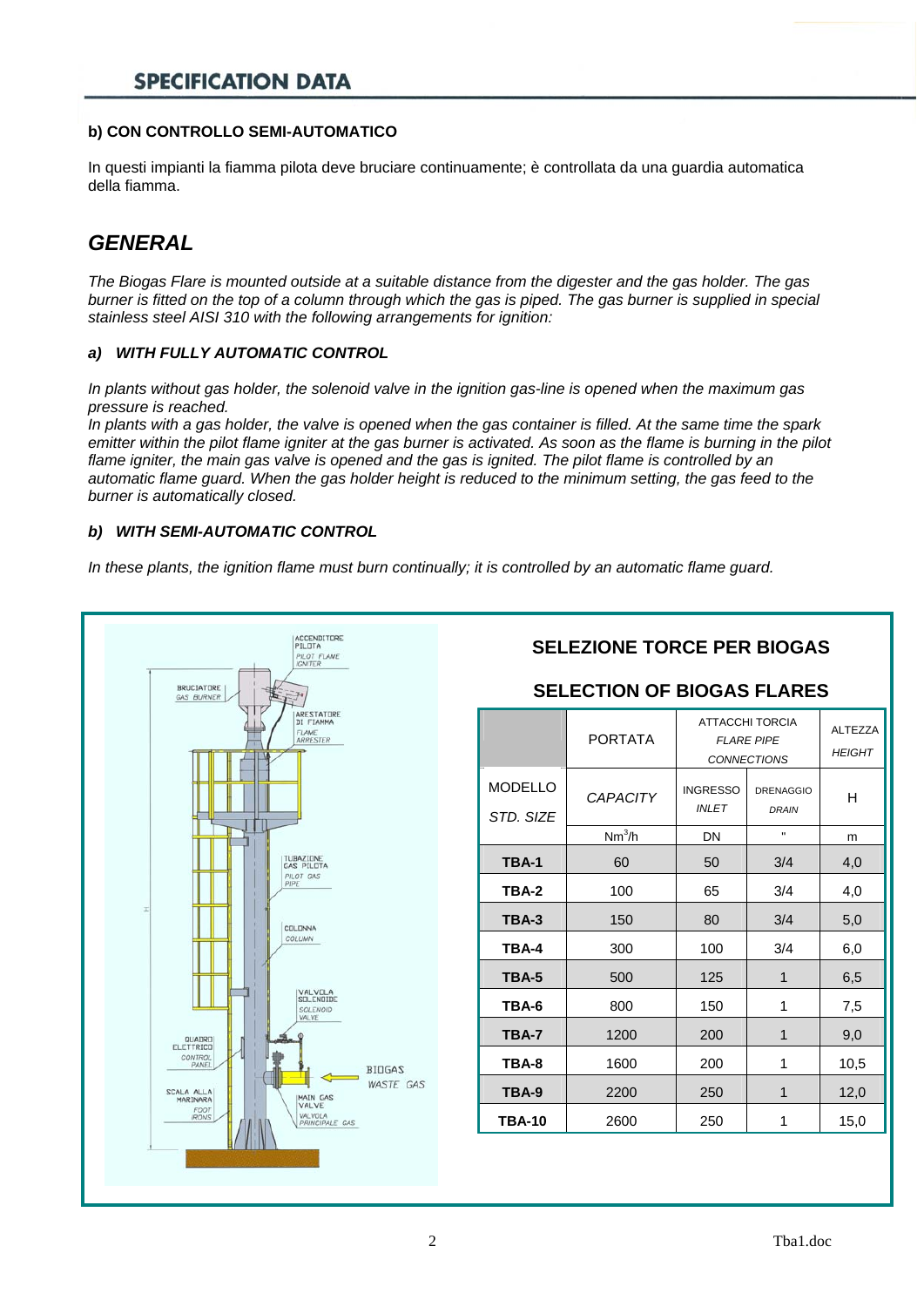

## **PRINCIPI DELLA COMBUSTIONE**

La reazione di base che rilascia la maggioranza dell'energia all'interno del biogas è la combustione di metano:

 $CH_4 + 2CO_2 \longrightarrow CO_2 + 2H_2O$ 

Stechiometricamente, per realizzare l'ossidazione completa, occorrono 9,6 volumi di aria per volume di metano. Per una composizione tipica di biogas tale valore scende a 5,7:1. Similmente la produzione di energia da metano puro è di 36 MJ/m3 (valore calorifico superiore) mentre scende a 21 MJ/m3 per il biogas.

Le torce per biogas operano con un eccesso di aria rispetto al biogas dell'ordine di 10-15 volumi di air:biogas. Sotto queste condizioni l'aria è utilizzata sia per ossidare il biogas che per raffreddare la fiamma. inoltre propaga più turbolenza e miscelazione. Mescolare durante la combustine è cruciale per assicurare che il biogas sia bruciato uniformemente ed in condizioni ideali.

Il dimensionamento delle torce di biogas deve puntare a massimizzare la conversione di metano per minimizzare la liberazione di metano incombusto ed altri prodotti di ossidazione incompleta come il monossido di carbonio. Questo non è l'unico sottoprodotto indesiderato della combustione del biogas. Si possono generare altri prodotti che non dipendono solo dal rapporto aria:combustibile ma anche dalla temperatura e dalle cinetiche delle reazioni di combustione:

- HC parzialmente ossidati
- Diossine e Furani
- PAH (Idrocarburi Policiclici Aromatici)
- NOx (Ossidi di Azoto)

## *COMBUSTION BASICS*

*The basic reaction that releases the majority of the energy within the biogas is the combustion of methane:* 

 $CH_4 + 2CO_2 \longrightarrow CO_2 + 2H_2O$ 

*Stoichiometrically we require 9.6 volumes of air per volume of methane to achieve complete oxidation. For the typical biogas composition given above this falls to 5.7:1. Similarly the energy release by pure methane is 36 MJ/m3 (gross calorific value) but this falls to 21 MJ/m<sup>3</sup> for biogas.* 

*Biogas flares usually operate with the excess air to biogas ratio of the order of 10-15 volumes of air:biogas. Under these conditions the air is employed to both oxidize the biogas and cool the flame – it also propagates more turbulence and mixing. Mixing within the burn is crucial to ensure that all the biogas is burned uniformly and under ideal conditions.* 

*Biogas flare designs should aim to maximize the conversion of methane in order to minimize the release of unburned methane and any products of incomplete oxidation such as carbon monoxide. This is not the only*